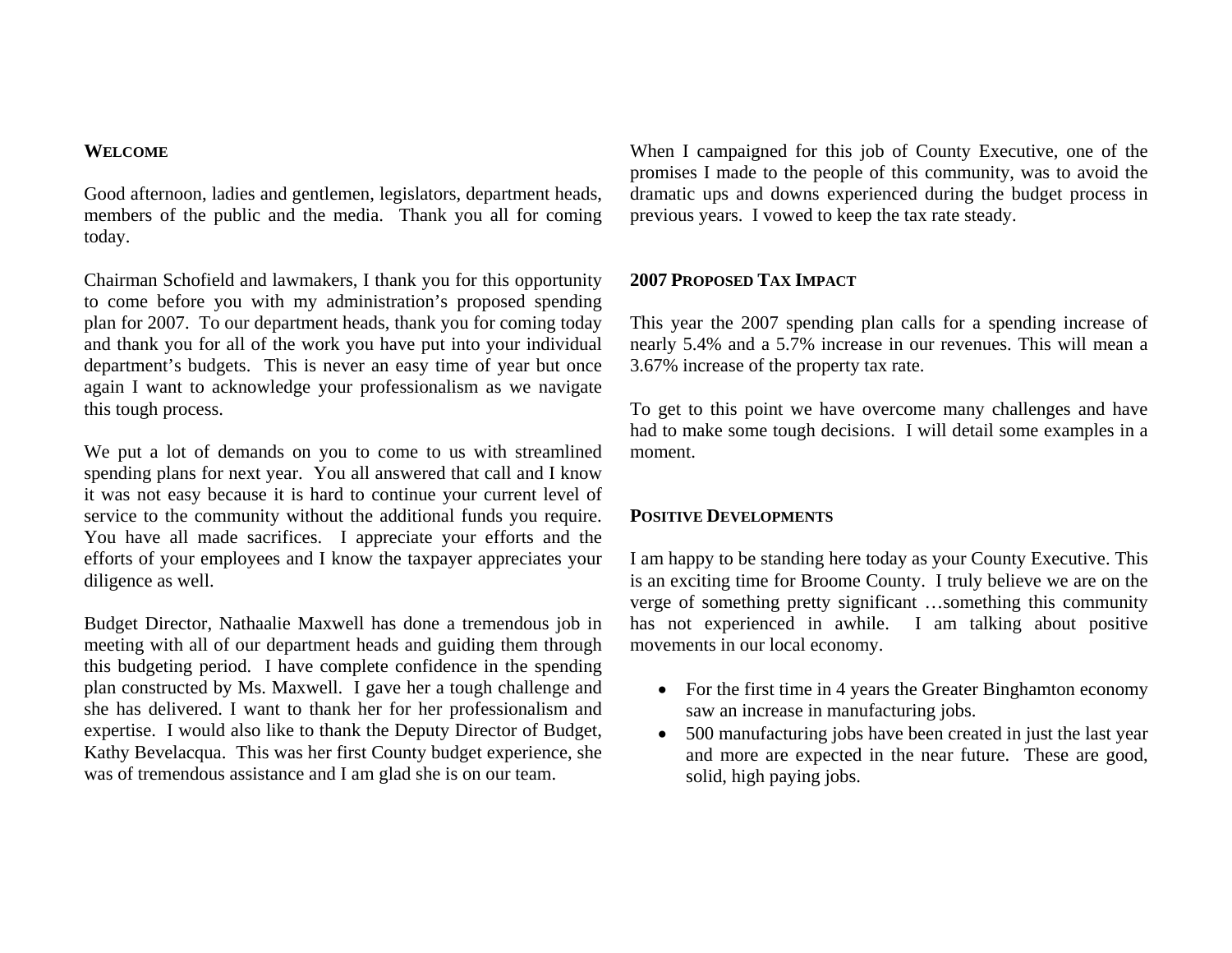- Our overall unemployment rate of 4.4% remains below the state and national averages.
- Broome County actually outpaced the national average when it comes to per capita income in 2005.
- Our community which has not experienced much growth in the past decade is actually seeing not one but several housing developments either under construction or on the drawing board.

# **THE CHALLENGES WE FACE**

It is heartening to finally hear some positive news about this community and its economy. But we cannot focus on the positive without also looking at the challenges that are still ahead of us.

High property taxes, high utility costs, skyrocketing healthcare costs, and fuel costs that spike and fall at the drop of a hat are some of the challenges we face. Also, despite the increase in per capita income our overall income picture continues to lag behind the national average and that is due to our continuing population loss.

These are the realities we face as we mold a spending plan for the next year. We can be optimistic but we also must remain somewhat cautious and conservative.

# **SUMMER FLOOD OF 2006**

This year, our community was hit by the largest nationally declared disaster in the history of Broome County.

The summer 2006 floods devastated a large section of our County and while rebuilding and recovery has begun, there will be a long term negative impact on our community. This flood will have a multi-million dollar impact on personal property, municipal infrastructure, business facilities and business revenues.

With all of the negative news surrounding this flood it is relieving to know that we can all rest assured that FEMA and SEMO have agreed to fully cover all of the County's eligible damage. Thanks to the hard work and coordinated efforts of our department heads and County employees we have been able to get an early start on getting County operations back to normal and the reimbursement process has already begun.

Although the public property damage remediation will not cost our taxpayers anything additional, we must come to terms with the harsh reality that 2 major floods in as many years may be tough for even our most loyal residents to bear.

We pray for and with those who have lost their homes as a result of this flood. And as those residents, hardest hit by this disaster decide their future, we have to prepare conservatively in the instance that their decision is to relocate. With some being offered the opportunity to be bought out by the Federal government and others just looking for a fresh start, we have been forced to increase the deferred revenue line of the budget from \$750,000 to \$1.25 Million in order to prepare for the potential consequences.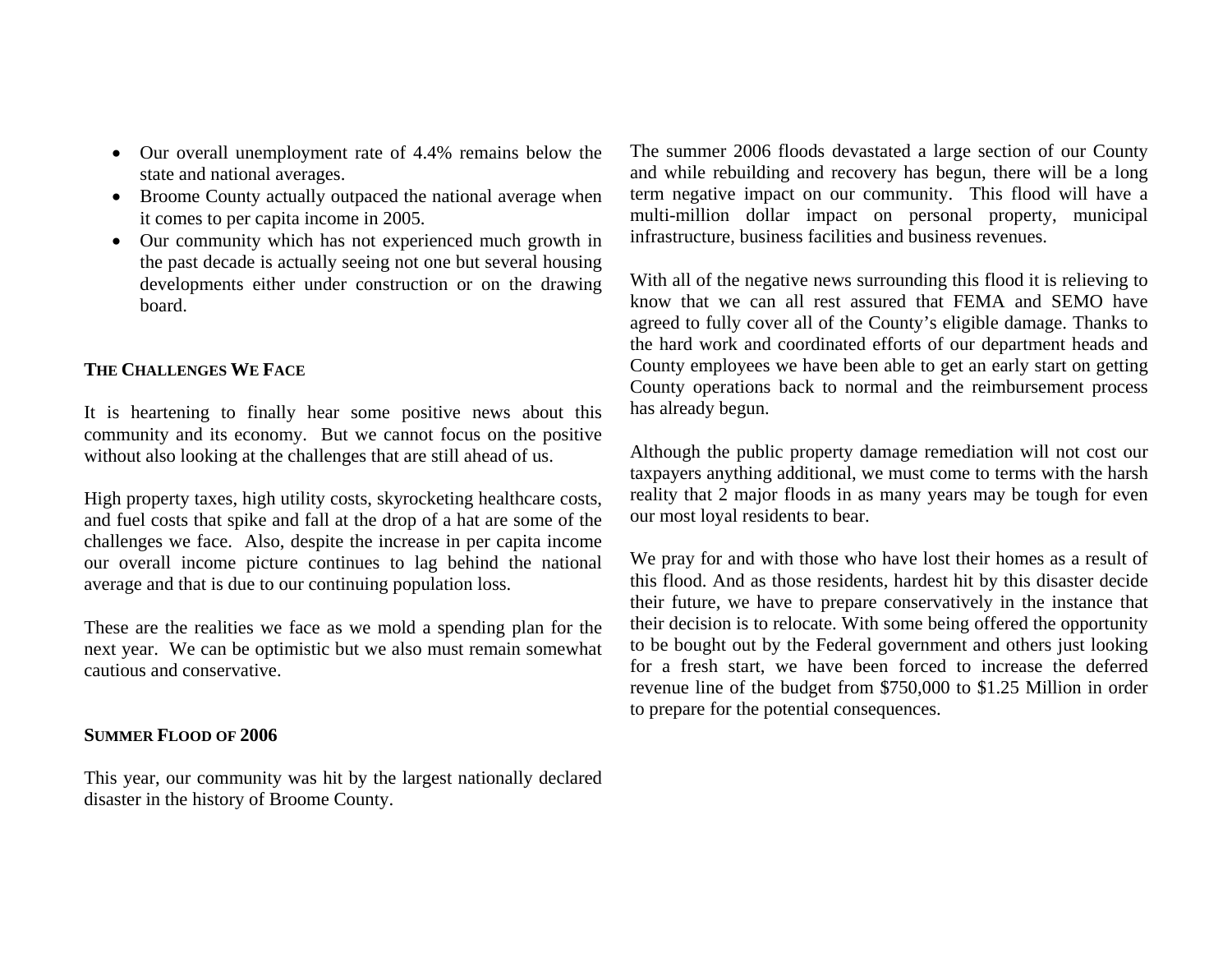### **ELIMINATION OF SALES TAX ON CLOTHING**

We know that residents across the County are feeling a financial pinch at this time. This is why I was the main proponent and supporter of the elimination of the sales tax on clothing and footwear under \$110. This action will have an impact on our revenues but I know that this decision is one we all agree had to happen. It was absolutely in the best interest of all Broome County taxpayers. Now that we have made it through the disastrous flood I am glad that this legislation was unanimously supported because our residents will need all of the help that they can get.

## **50/50 SALES TAX IMPACT**

While this budget process has had to overcome the challenge of the flood – a force of nature, we have also been forced to overcome a few man-made challenges. With all of these challenges in mind, we have kept a tight lid on controllable costs in the 2007 spending plan.

One of the largest issues we faced heading into the 2007 budget process was not related to spending but instead the massive loss of revenues. The issue surrounded the decision to reconfigure the sales tax distribution formula, moving to a 50-50 split from the 47.5 - 52.5 split.

I have made it clear from the beginning of the 50-50 discussion that I did not support making this move at this time. I supported last year's reconfiguration of the formula from the 45-55 split to the 47 and a half-52 and a half formula. I did not care for the timing but I supported the move. It was the right thing to do.

The move earlier this year to revert back to the 50-50 level, however, was not the right thing to do. This single decision is responsible for at least 3.75% of the 2007 tax rate. Had the legislators shown better fiscal judgment on this matter the 2007 tax rate would have been infinitesimal.

I know that some of our lawmakers felt it was important to follow through on their promise but the promise they made in 2002 was not the promise they fulfilled in the summer of 2006.

In the 2002 resolution, lawmakers resolved that they would **review** the sales tax distribution formula, "…if within the next 5 years, New York State should assume the County share of Medicaid costs…"

Today I tell you that Broome County Government's share of Medicaid stands at \$33.7 million dollars and climbing. In my opinion, a nearly \$34 million dollar Medicaid bill proves that the state has not "assumed the County share of Medicaid costs" and Medicaid remains a huge tax burden.

### **COUNTY'S BURDEN GROWS WHILE SALES TAX SHARE SHRINKS**

At this time I would like to expand the sales tax issue beyond the Medicaid discussion. Everyone in Broome County understands that the County's scope of services and the accompanying tax burden has expanded in other areas as well.

This includes the responsibility and costs associated with running elections. We now carry that burden 100% to the tune of nearly a million dollars. We operate BC Transit at a cost of \$10 million dollars for the benefit of all County residents. Our nursing home and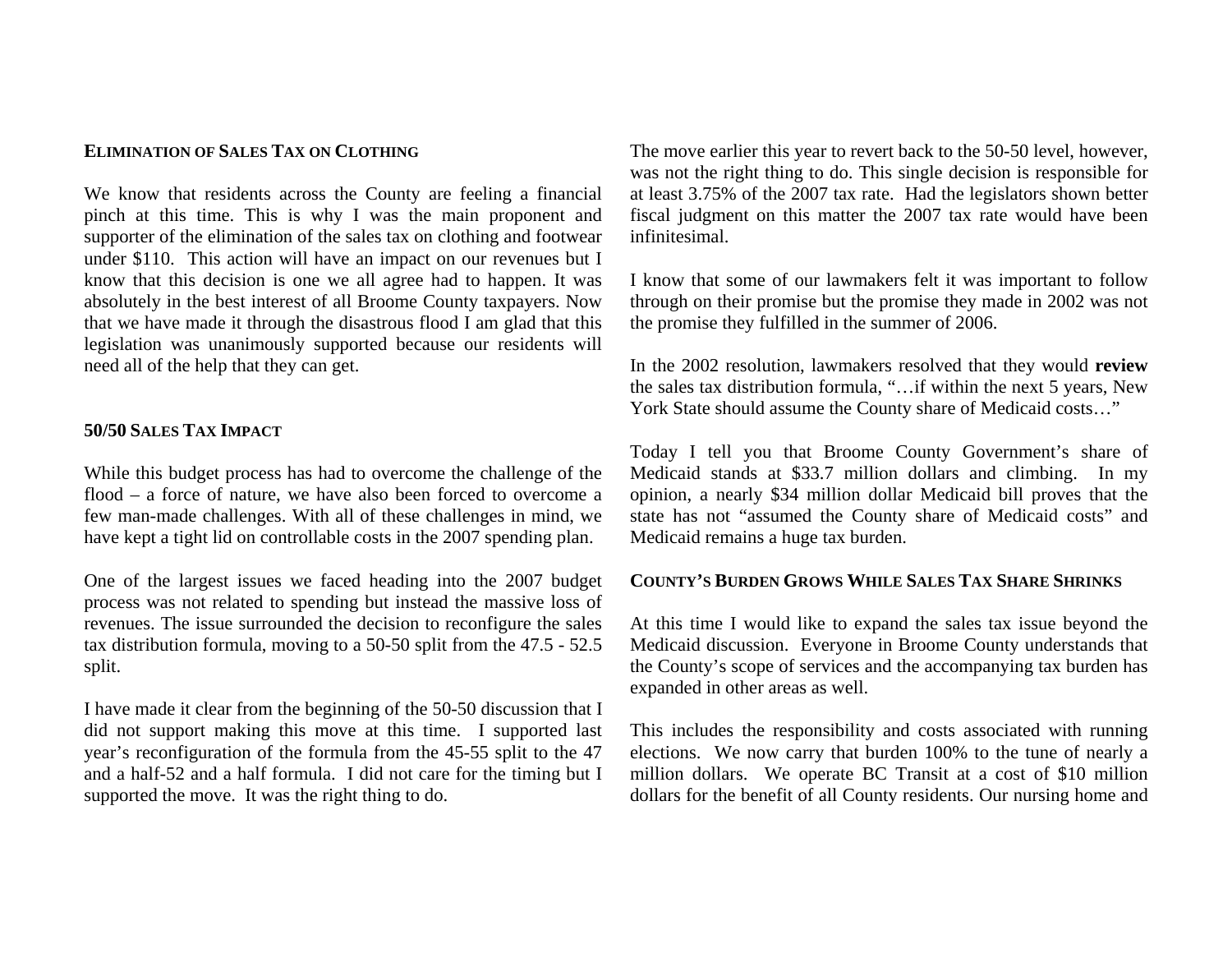health department exist for all County residents and their families while our Emergency Services department and 911 dispatchers keep everyone in the County safe – as witnessed during the well coordinated response to the recent flood.

The cost of handling all of these programs is skyrocketing. The burden on our County taxpayers is increasing and it is only logical and fair that the sales tax distribution formula reflect this ever increasing burden placed on County government.

### **SHARING SERVICES AND CONSOLIDATION**

I am in favor of the sharing of services and consolidation for all of the preceding reasons.

In 2007, I will be forging ahead with my goals to push the shared service and consolidation discussion. 2006 was a successful year for us. With the help of lawmakers, we were able to finalize the transfer of city tax collections to the County. The City is receiving an upfront payment of \$3 million dollars and in return the County will recover those funds by making a profit from the interest, penalties and auctioning of City properties. It is anticipated that the County will see a full return and start making a profit within the next two years.

In 2006, we were also able to work on a joint refueling agreement for fleet vehicles with the Town of Chenango. This single move will save the Town of Chenango an estimated \$500,000.

Also in 2006, my administration put forth two consolidation proposals. One was an education effort to promote public

involvement in the discussion of possibly dissolving villages. The other involves a proposal to create a consolidated urban police force. Consolidation is the way to go and I continue to pledge my support for any municipality or group that wants to discuss sharing services or even consolidating.

We have made a lot of progress but we have a long way to go. I plan to keep pushing the debate until the redundancy and waste of resources that cost our taxpayers millions each year comes to an end.

# **CONTRACT AGENCIES**

Sharing services should also be consideration for the many contract agencies that look to the County for funding and provide necessary services to all residents.

Our Contract Agencies are extremely important to this community. They provide valuable services and programs. They have also come to rely on the support of Broome County taxpayers and unfortunately we cannot provide the support they seek and deserve.

This has been an extremely difficult process and it has not been an easy decision but we have to keep our contract agencies at the same level they received in the last two budget cycles. Times are tough and because the cost of running Broome County Government is increasing at a rate that our taxpayers simply cannot endure, we are unable to meet the monetary requests of the contract agencies'.

Contract agencies should seek out other sources of funding. I know that is not easy but it has to be done. It is becoming increasingly difficult for the County to continue funding these agencies at the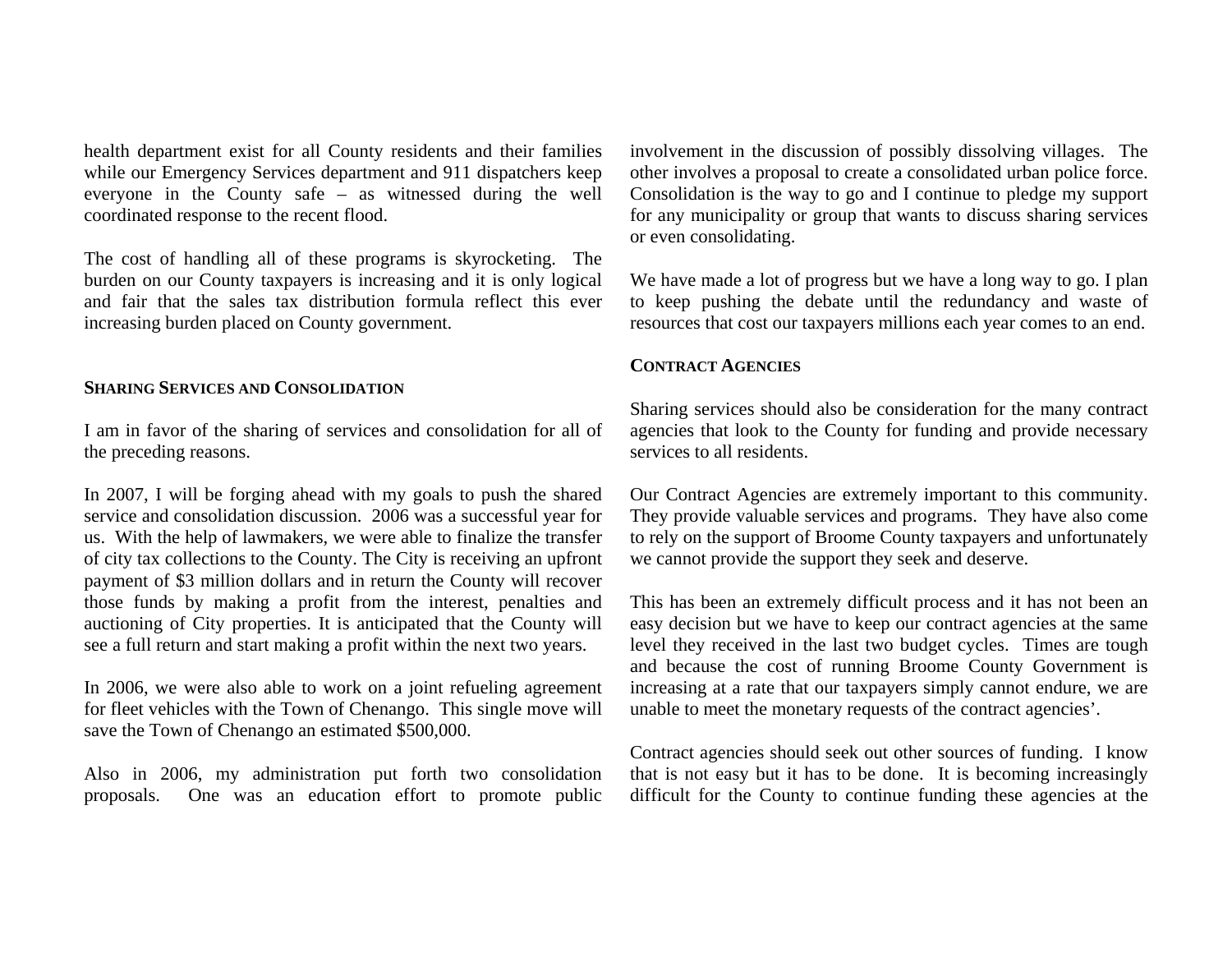current level. I would ask that some of our municipal leaders, who have been on the receiving end of additional sales tax dollars, consider reviewing the importance of the contract agencies to the community. I ask them to consider including these agencies in their proposed spending plans for 2007 and beyond.

Many of these groups add to our community's quality of life, a quality of life that is shared by residents across the County. I ask supervisors, mayors, trustees and council members to recognize the value of the services to the people of their municipalities and give the various agencies' fiscal needs serious consideration.

## **HEALTHCARE COSTS CONTINUE TO RISE**

The County would like nothing more than to be able to fund all of services we provide without cuts, however when you turn to page 176 of the 2007 budget book and review the section on healthcare you will see why we are unable to.

Healthcare costs are skyrocketing and the future is uncertain. Health insurance continues to be the fastest rising expenditure in the Broome County budget.

In 2004, those in office projected that 2005 health insurance costs would decrease, but instead they increased substantially and left the County in a fund deficit. This million dollars plus deficit was brought forward into 2006 and was a catalyst for the large premium increases that both our employees and the taxpayers had to endure. I wish that I were able to report a different picture for 2007, however I cannot.

According to industry experts, health insurance is expected to rise at a rate of 15% in 2007. This, coupled with the deficit financing that must take place, brings the health insurance budget up to \$36 million dollars from the projected \$30 million in 2006.

To emphasize the severity of this increase, note that health insurance costs for 3,400 employees and retirees have now surpassed our costs for Medicaid.

Broome County Government, much like all municipalities – local and statewide, is facing a health insurance crisis.

My administration has spent countless hours studying this issue and its impact on government employees and the taxpayer. We have looked at local options to make healthcare more affordable while providing our employees with the coverage they need.

Although we will continue studying this issue I am compelled to take action immediately. Therefore, I will be introducing an omnibus healthcare resolution for the October legislative session. This resolution contains five integrated proposals designed to re-assert control over the County's escalating healthcare costs.

This is an innovative approach to reducing healthcare costs. If we receive support from the Legislature and from our employees, we could show savings upwards to \$5 million dollars over the next four years.

We will release details of our health care resolution soon and I ask our legislators and employees to give the omnibus healthcare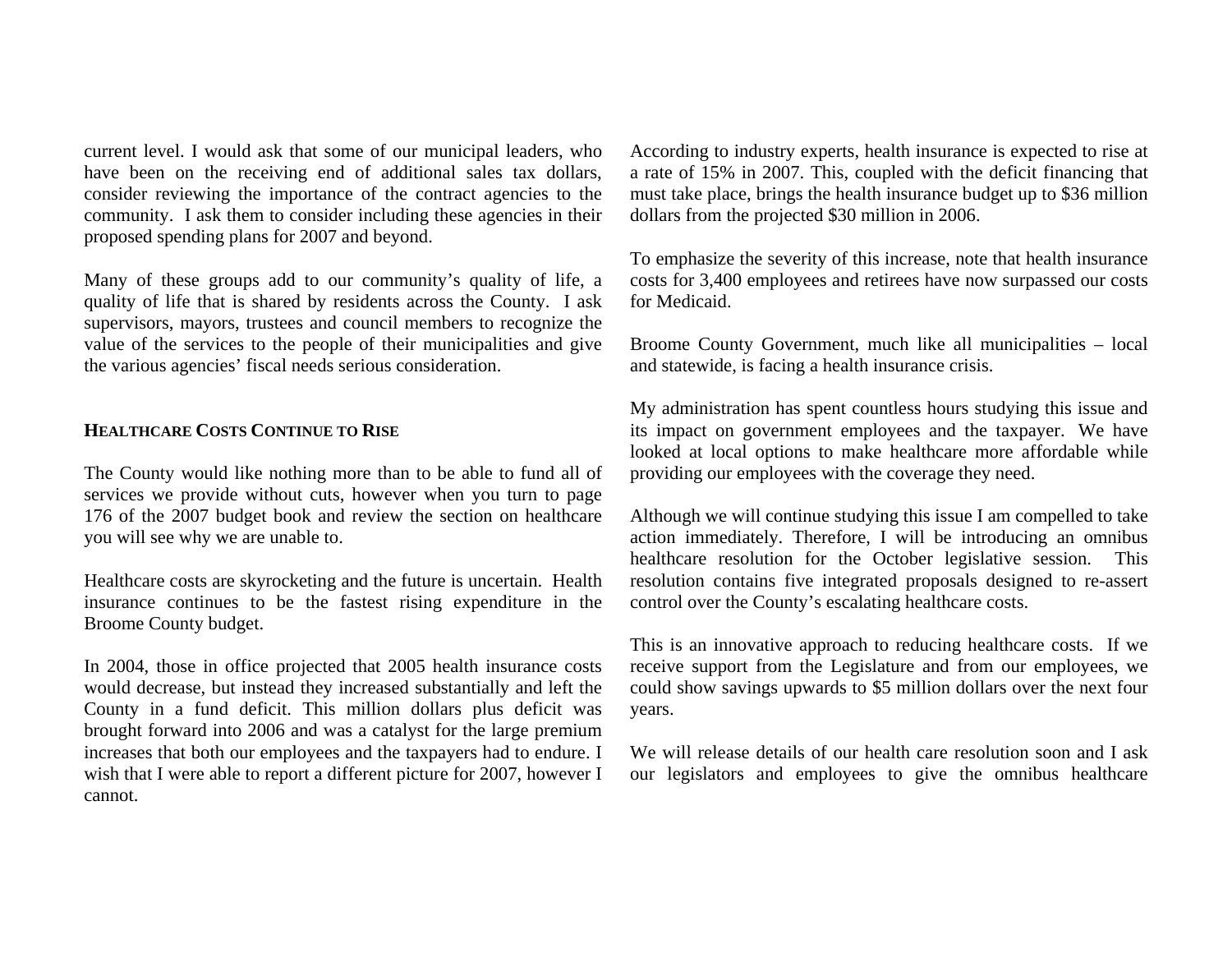resolution careful consideration. We must work together on this issue of healthcare in order to provide some relief.

#### **PERSONNEL DEVELOPMENTS**

Although the healthcare costs were a major factor in our union negotiations, I am pleased to announce that the County has reached an agreement or tentative agreement with 5 of the 6 unions whose contracts expired in 2005. I would like to recognize our negotiation team, spearheaded by Tom Behan, for its hard work. I would also like to acknowledge the union delegates who worked with the County to reach these equitable agreements.

As a part of these agreements more than 95% of our employees have agreed to pay 15% of their health insurance costs, a 5% increase over their 2005 contribution. This will go a long way in helping the County balance its budget without overburdening the taxpayers.

I want to thank our union members who have understood our healthcare dilemma and have agreed to increase their contribution towards their health care premiums. I'd also like to thank all of the administrative employees who have been contributing 15% since the beginning of 2006.

I would like to extend a big thank-you to my administrative appointments who have not only had to increase their healthcare contributions but whose salaries have been frozen for the last 2 years. That salary freeze which was part of my campaign promise will remain in place for at least two more years. It has saved Broome County taxpayers more than \$100,000 so far and will save close \$250,000 by the end of my first term. I want my appointments to know that their hard work and sacrifice is indeed making a difference.

Other notable changes in personnel can be found in specific departments whose requests will allow us to generate revenues, increase efficiencies beyond the anticipated costs, or are not funded by increasing the property tax rate.

For instance, Willow Point Nursing Home has a new initiative that will make this facility more appealing to physical therapy patients. This type program receives higher reimbursement rates from the state. They have been approved for 1 additional physical therapist, 1 occupational therapist aide and an upgrade for the Director of Rehabilitation. This initiative will generate over \$400,000 in revenues and cost less than \$150,000.

We have also approved measures to increase the level of care provided to our elderly, disabled, and youth populations through CASA and DSS. Some measures include creating a Medicaid examiner, 2 caseworker trainees, and 2 public health nurses. None of these positions will have an impact on the property tax rate since they will be paid for through savings that the County will realize or through the Medicaid Administrative CAP.

#### **CAPITAL IMPROVEMENT PROGRAM**

My administration looks for savings everywhere and with every recommendation we bring to the County legislature. It is a running joke that we frequently dig under the seat cushions for whatever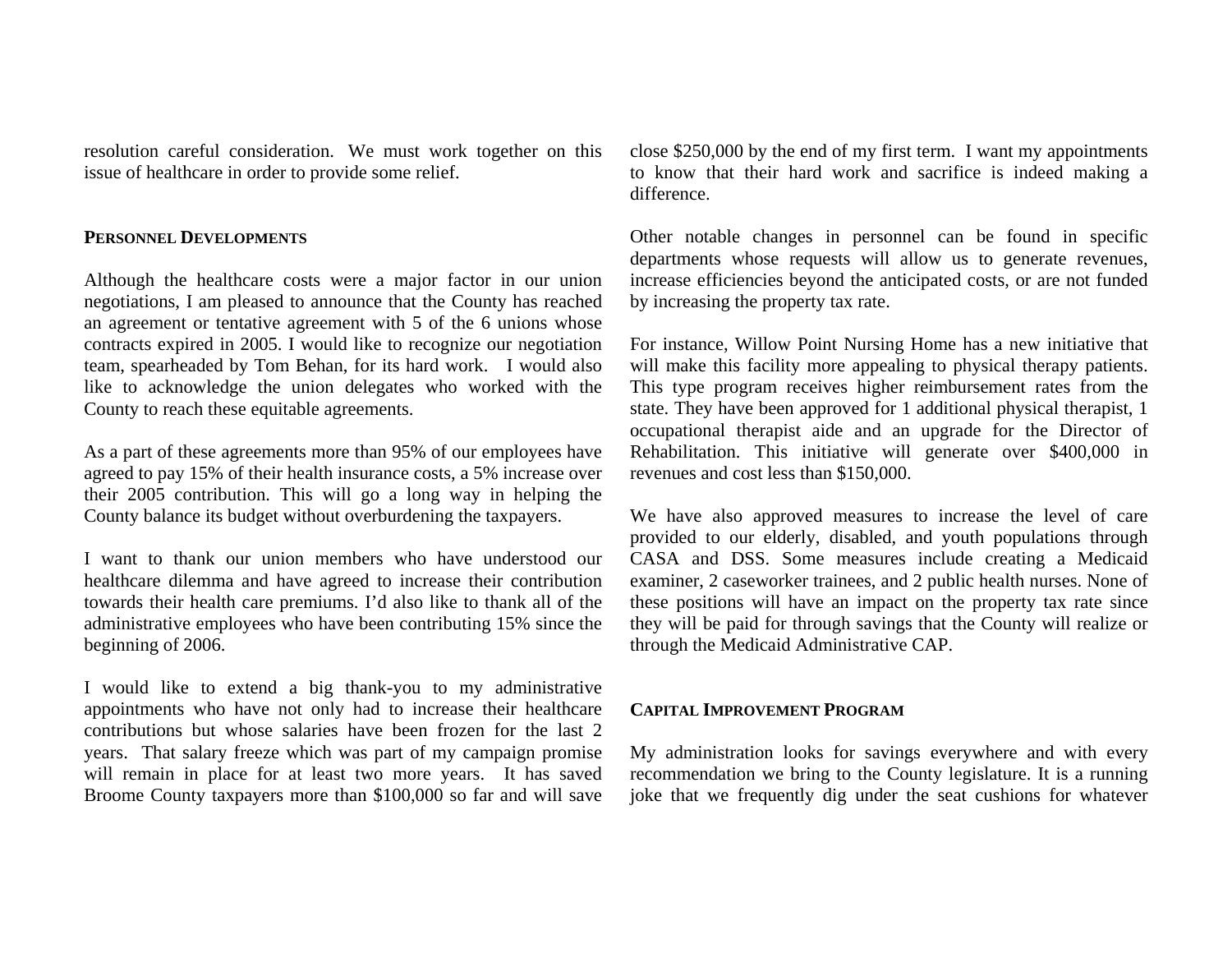loose change can be used to help lower the tax burden. One way in which we have tried to save taxpayers money is by holding the line on capital projects.

The County is currently undergoing many worthwhile capital projects that will enhance the lives of all residents. These projects include an \$11 million dollar Intermodal transit hub where all of the different modes of bus transportation will meet, drop off and pick up patrons; a downtown One-Stop Shop and incubator that will harbor and promote economic development; and renovating our Central Kitchen facility, which is in need of major repairs.

While we understand the need to continue funding projects that will beautify, promote and enhance our County we are cautious when incurring debt. The 2007 – 2013 capital program includes a manageable \$1 million dollar cap on taxpayer supported debt that ensures that we do not continue to overburden taxpayers by spending above our means.

This is why I have expressed, on many occasions, my disapproval of any large scale bonding that does not result in immediate revenues or savings. Yet, large scale bonding that will cost taxpayers approximately \$800,000 each year for the next 30 years is exactly what some County legislators decided to support.

I am still in disagreement.

It was my hope to renovate the George Harvey Justice Building without any bonding and I hope that this is the end result. It is long overdue. Our community will realize an **immediate** benefit in terms of job expansion and growth as well as the **immediate** effect of

millions in revenues. In the end it will lead to efficiencies in operations while saving taxpayers over \$500,000 a year in rent. To top it off, we will have saved one of the most historic and beautiful buildings in the Greater Binghamton area.

In a recent editorial a resident expressed the frustrations of this administration when they asked how legislators could possibly turn \$17 million dollars into a deficit. In my eyes, and the eyes of many taxpayers this is the definition of fiscal irresponsibility. I will be working diligently and watching closely to help dig the County out of yet another hole.

# **CREATIVE THINKING, TOUGH DECISIONS MAKE A SOLID BUDGET**

Do not be fooled by looking solely at the bottom line 3.67% property tax increase for the 2007 budget. I made a promise of no rollercoaster tax increases and we were able to deliver but not without the hard work and sacrifice of our department heads, contract agencies, employees and some favorable state and federal legislative actions. I wish I were able to stand before you and say that taxes were not going to increase at all or possibly even decrease, however I cannot.

At the beginning of the year we stated that the decisions being made concerning sales tax would greatly impact the 2007 budget. **They have**. But a 'thank you' must go out to department heads like Beth Saxton, Executive Director of the Youth Bureau who came up with some creative suggestions on exploring ways of getting additional funding for contract agencies; Dr. Judy Blanding and Bob Henry – at Willow Point Nursing Home, whose innovative ideas to expand our